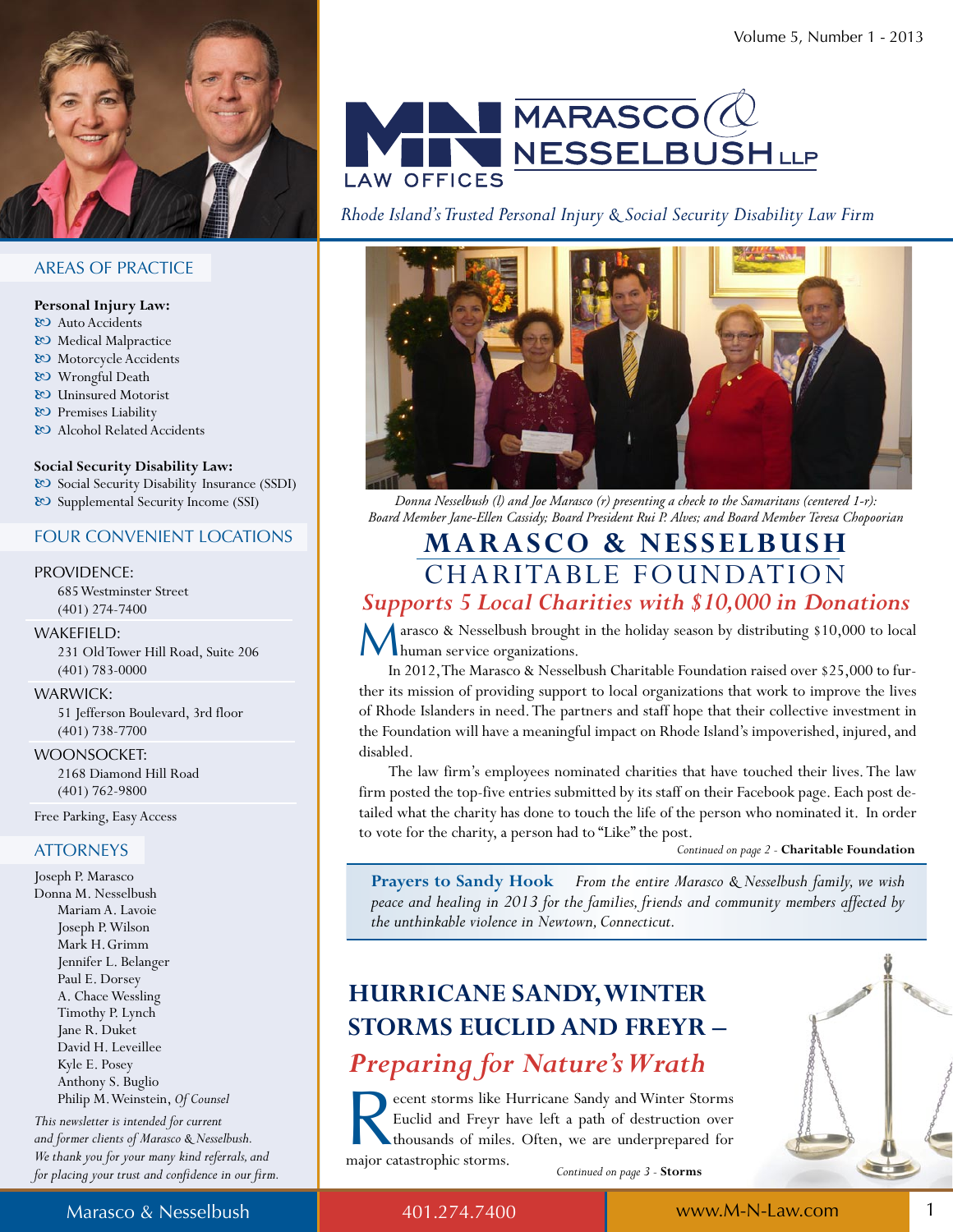# **maryeLLen SquILLante Honored as the 2012 Marasco & Nesselbush Employee of the Year**

n an effort to recognize and reward truly extraordinary client service, Marasco & Nesselbush launched a "Client Service Initiative (CSI)." The goal of the initiative (internally known as "CSI") is to continually ensure tha n an effort to recognize and reward truly extraordinary client service, Marasco & Nesselbush launched a "Client Service Initiative (CSI)." The goal of the initiative (internally known as "CSI") is to dignity and care with the ultimate goal of obtaining extraordinary results for each client.

"The CSI program, the brainchild of our innovative management team, demonstrates and promotes our continued commitment to excellence and outstanding legal results," said Joe Marasco.

During 2012, employees were recognized for their hard work, exemplary client care, innovative ideas to improve client service, and participation in community activities. Managers recognized and rewarded team members for outstanding performance.

Maryellen Squillante began working with Marasco & Nesselbush in early 2011, after 35 years as a Claims Representative for the Social Security Administration. During her tenure at Marasco & Nesselbush, Maryellen and has demonstrated the traits that exemplify the mission of Marasco & Nesselbush, as established by Joe and Donna 14 years ago. Maryellen serves the firm with distinction as a Social Security Specialist, handling a myriad of responsibilities, providing compassionate, sound advice, and skillfully achieving favorable outcomes.

"Maryellen was the find of a lifetime; she is a gem, a wonderful person and an invaluable addition to our team. She personifies everyday the mission and values of our firm," said Donna Nesselbush.

## **"In any moment of decision, the best thing you can do is** the right thing. The worst thing you can do is nothing."  $\sim$  Theodore ROOSEVELT

# **Social Security Cost-of-Living Increase for 2013**

he Social Security Administration<br>
announced a Cost-of-Living Adjustor<br>
for 2013. Social Security beneficiar<br>
percent increase in their benefits in 2013. 'he Social Security Administration (SSA) recently announced a Cost-of-Living Adjustment (COLA) for 2013. Social Security beneficiaries will see a 1.7

After no increases in 2010 and 2011, SSA provided a much needed  $3.6\%$  COLA in 2012. With the 1.7% increase for 2013, the average monthly benefit will increase by  $$21$ , raising the current monthly average from  $$1,240$ to \$1,261. This COLA also raises the earnings ceiling for Social Security payroll taxes from \$110,100 in 2012 to \$113,700 in 2013.

The COLA is meant to ensure that Social Security benefits are not negatively impacted (reduced) by inflation. Whether SSA provides a COLA depends on inflation, determined by the Consumer Price Index for Urban Wage Earners and Clerical Workers (CPI-W) from the third quarter of the previous year to the third quarter of the current year.

On the downside, payroll taxes will increase by  $2\%$  in 2013 (back to the levels in effect in 2010).

Our Social Security disability attorneys are dedicated to helping people throughout New England. If you or a loved one is seeking Social Security benefits, if you have questions about your COLA, or if you are in need of more information regarding disability, we are here to help.



*(l-r) Donna Nesselbush with Sister Joan from McAuley House*

*continued from page 1* 





*Donna Nesselbush (l) and Joe Marasco (r) with Leo Beliveau (c) from the Groden Center Network*



*Joe Marasco (l) and Donna Nesselbush (r) with Andrew Schiff and Lisa Roth Blackman (c)*

The campaign ran through December, and we are pleased to announce that the Samaritans of Rhode Island won with 265 "likes." The Samaritans of Rhode Island won the contest and received the first place donation of \$5,000 from the Marasco & Nesselbush Charitable Foundation. They will use these funds to advance their mission to "help reduce incidents of suicide in Rhode Island through greater access to information and resources." A second place donation of \$2,000 was made to The Groden Center Network which provides services to those suffering from autism. McAuley House Ministries, the Rhode Island Community Food Bank and the Lupus Foundation also received donations of \$1,000 each.

Our sincerest thanks to everyone who participated in our contest. We were thrilled to see the excitement our charitable giving contest generated and thoroughly enjoyed donating the money to five worthy charities.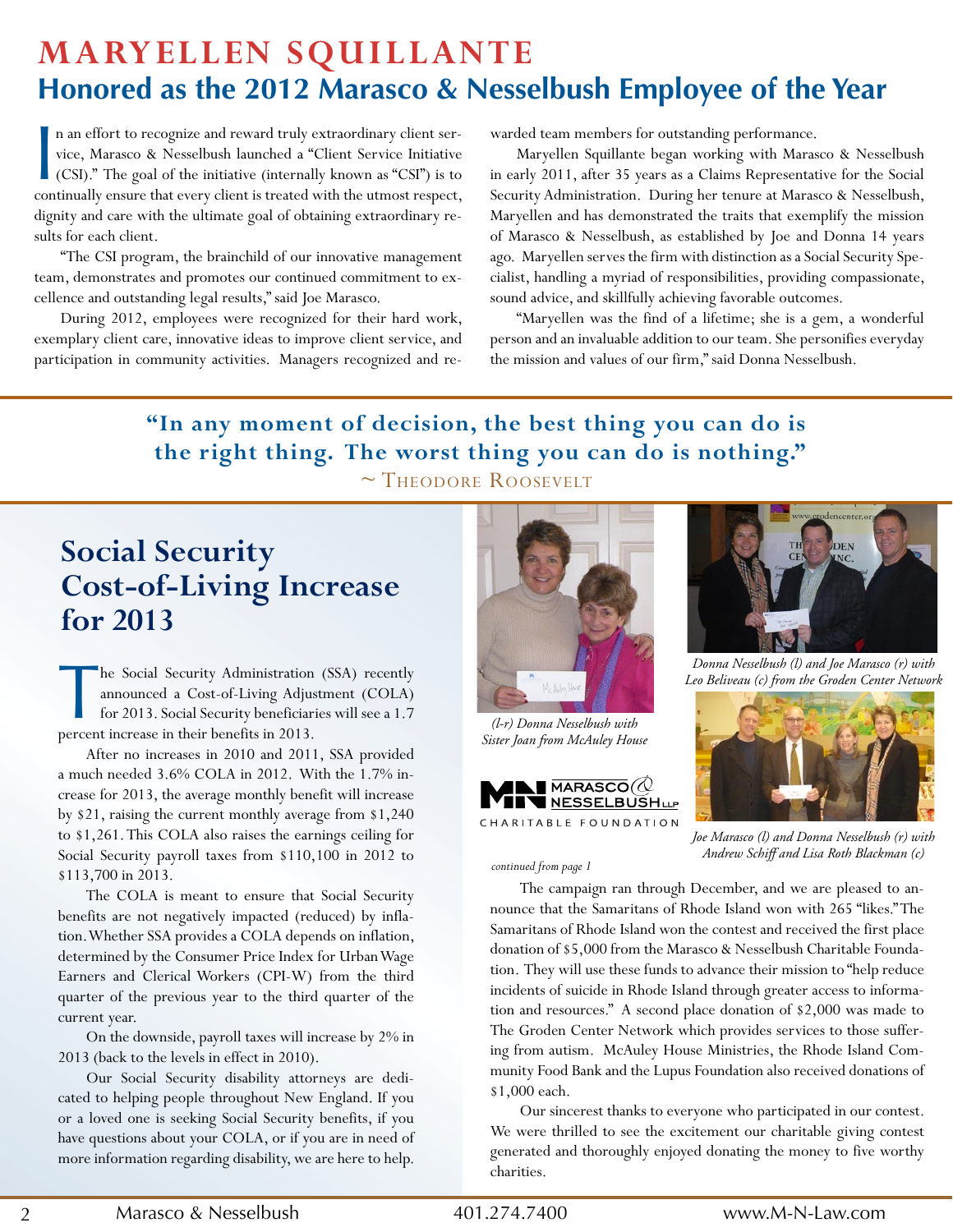#### **Storms -** *continued from page 1*

Though it may be difficult to completely prepare for everything nature doles out, following some simple preparedness procedures can go a long way to keeping you and your family safe and out of harm's way.

We hope that you and your loved ones have weathered these storms and are safe and sound. We are currently representing many clients who were injured in accidents during these dangerous storms, and we want to share with you some helpful tips so you can be better prepared for nature's wrath whenever it strikes!

## **Winter Storm Preparedness**

It's best to avoid snow-covered roads when possible; however, if you must drive on snow or ice, having a few helpful tools in your vehicle could help should you become stranded. Keep the following items in your trunk during winter months to better prepare for a snow emergency:

- ❄ Kitty Litter – pour under tires to gain traction
	- should your car get stuck on ice
- ❄ Bottled Water & Non-Perishable Snacks
- ❄ Flashlight
- ❄ Emergency vehicle Kit – includes flares, jumper cables and simple tools to fix minor auto issues
- ❄ Blanket or Extra Coat
- $*$  Collapsible Shovel and Ice Scraper to remove snow/ice from around your tires, on your windshield, mirrors and blind spots.

## **Summer Severe Storm**

### **and Hurricane Preparedness**

The severity of hurricanes and tropical systems are often hard to predict due to dozens of external variables. When a tropical storm or hurricane is anticipated in your area, it is important to stay up-to-date on the latest forecasts as often the intensity and track can change in an instant. Creating a preparedness kit for your home and heeding warnings and evacuation orders are musts for staying safe during dangerous weather events.

Similar to a winter preparedness kit for your car, the following is a suggested list of items to have on-hand during the summer months when storms are more frequent:

- ❂ Flashlights or Battery Operated Lanterns
- $\bullet$  Bottled Water & Non Perishable Snacks in the event you lose power for several days, the bottled water will help with hydration, bathing, and flushing the toilet (if you have a well) while the food will keep you nourished without having to leave the house when it is dangerous. Keeping food in a cooler for more than 4 hours is not advised due to spoilage.
- <sup>3</sup> Battery Operated Radio to help keep you informed of the severity of the storm, conditions of local roads and emergency information



❂ Batteries 

Regardless of the season, when severe weather affects your area, it's best to stay indoors in a safe location. Attempting to drive or walk outdoors in inclement weather not only hinders emergency responders and roadclearing teams, but puts you and others at risk for dangerous accidents. While you cannot always prevent accidents from happening, you can help to limit them. And, should the unthinkable happen, it is important to know that there are countless local and national services to rely on if you are displaced, injured or have property damage as a result of a catastrophic weather event.

Clip this and keep in the glove box of your vehicle

# What to Do If You Are In An Auto Accident

Call 911 right away. Do NOT move your vehicle until a police officer says it's OK, unless it's necessary for safety reasons.

 $\mathscr{D}$ 

 $\odot$ 

 $\cdot \odot$ 

If you or your passengers are hurt, get medical help right away. If paramedics, EMTs, or police officers advise you or your passengers to take an ambulance to an emergency room, do it.

Get the names, addresses, and phone numbers of everyone who saw the accident happen (including other drivers and people walking on the street).

Get the names, addresses, drivers' license numbers and insurance information from all the other drivers involved in the accident.

If the person who hit you flees the scene before the police arrive, try to get the license plate number. Write down the plate number, state, color and model of car, if possible.

If possible, take pictures of the accident scene and damage to all vehicles with a camera or cell phone.

Never talk with an insurance company (even your own) before you talk with your attorney.

Please visit our website

www.**M-N-law**.com

or call us at

**(401) 274-7400** 

for more information or a free legal consultation about a car, truck or cycle accident.